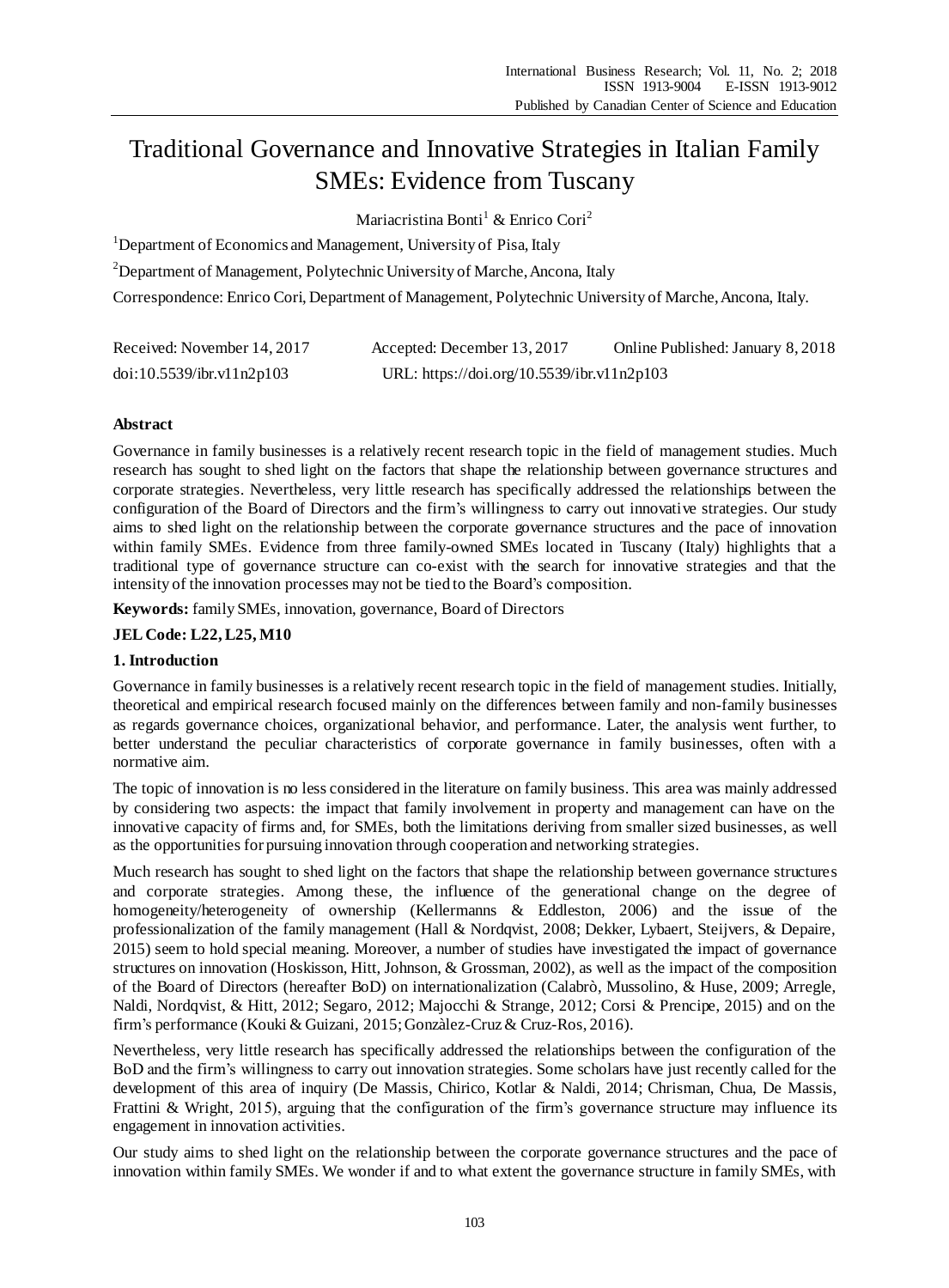particular reference to the BoD, can influence their innovative capacity and the implementation of innovation strategy.

The analysis of three family-owned SMEs located in Tuscany (Italy) offers some insights on this debate. We focus on the composition and the dynamics of the BoD, as regards the presence of non-family members, the ratio of family/non-family members, and their role in co-determining the innovative pace of the firm.

Evidence from the three firms highlights that a traditional type of governance structure - which does not provide for the participation of members external to the family on the Board - can co-exist with the search for innovative strategies and that the intensity of the innovation processes may not be tied to the Board's composition. In sum, our findings question the results of previous studies, as regards the existence of a "best configuration" of the BoD for pursuing the firm's innovation.

In the following paragraph we briefly illustrate the theoretical background; in section 3 we outline the research objectives and methodology; in section 4 we offer a brief description of the firms analyzed; in section 5 we outline and debate the results of our analysis; and lastly, in section 6 we draw some conclusion and point out the main limitations of the research.

#### **2. Theoretical Background**

#### *2.1 Governance Assets in Family SMEs*

Studies on governance in family businesses have evolved over time along some main paths. Research on the impact of governance structures and mechanisms on business performance developed towards the end of the 1980s (Pieper, 2003) although the focus on family SMEs is much more recent. A stream of literature pointed out the need for a dual structure of governance for the family firm: one for managing the family, and one for managing the business. At the same time, these studies focused on the characteristics of the BoD and suggested some guidelines for its establishment.

According to Miller-Le Breton Miller (2005) the position of Board member should be attained through the acquisition of some specific skills, and not simply by virtue of inheritance. Board members should manifest different but complementary skills; moreover, they should not be merely the expression of the family (diverse families or family branches), thus ensuring a balance between family and business perspectives.

The importance of non-family members' involvement inside the Board - the so-called "outsiders" - is one of the most oft-discussed topics in the literature (Ward, 1988, 1989; Johannisson & Huse, 2000; Gabrielsson & Huse, 2005; Voordeckers, Van Gils & Van den Heuve, 2007), yet academic research is still far from proving their positive impact on the firm's performance (Bettinelli, 2011; Nordqvist, Sharma, & Chirico, 2014). Outsiders can promote a better awareness of managerial issues, they can provide alternative information, experience, perspectives, and they can develop a greater ability to interpret changes in the environment (Schulze, Lubatkin, & Dino, 2003; Bammens, Voordeckers &Van Gils, 2011). Moreover, they can contribute to resolving internal conflicts and to achieving consensus within the BoD (Bammens et al., 2011). This helps protect stakeholders from opportunistic behaviors; it also allows them to gain legitimacy and to have access to external or network resources (Schwartz & Barnes, 1991; Johannisson & Huse, 2000). Some evidence exists as regards the positive impact of outsiders on innovation (Zahra & Pearce, 1989), on internationalization (Calabró & Mussolino, 2011; Chen, Hsu, & Chang, 2014), and on financial performance (Gubitta & Pittino, 2009; Dekker et al, 2015). At the same time, since outsiders find themselves working in an "emotional arena" (Van den Heuvel, Van Gils, & Voordeckers, 2006), they may appear to be "strangers" due to their lack of specific knowledge about the firm's history and environment which can be detrimental to performance if these non-family Board members are not aligned with the goals, the values, and the expectations of the family members.

On the contrary, the prevalence of inside members increases the risk of "partiality" and a "closed" outlook in the analysis of the firm's environment, which can potentially lead to not seizing opportunities or to not recognizing problems and threats. Objectives such as maintaining family control, financial independence, family employment, and harmony within the firm tend to overshadow growth and innovation goals.

It is widely acknowledged that the Board can play two main roles: a control role and a service role (Huse, 2007). In family firms, these roles change along with the family life-cycle (Lynall, Golden, & Hillman, 2003; Filatotchev, Toms, & Wright, 2006; Van den Heuvel et al., 2006; Pardo del Val, 2009; LeBreton-Miller & Miller, 2013), and as a consequence of succession processes (i.e., number of generational passages and number of descendants involved).

When property and management overlap and the firm's vision is shared, service roles can bring greater added-value. Given the generally low level of professionalization of family SMEs, it becomes important to be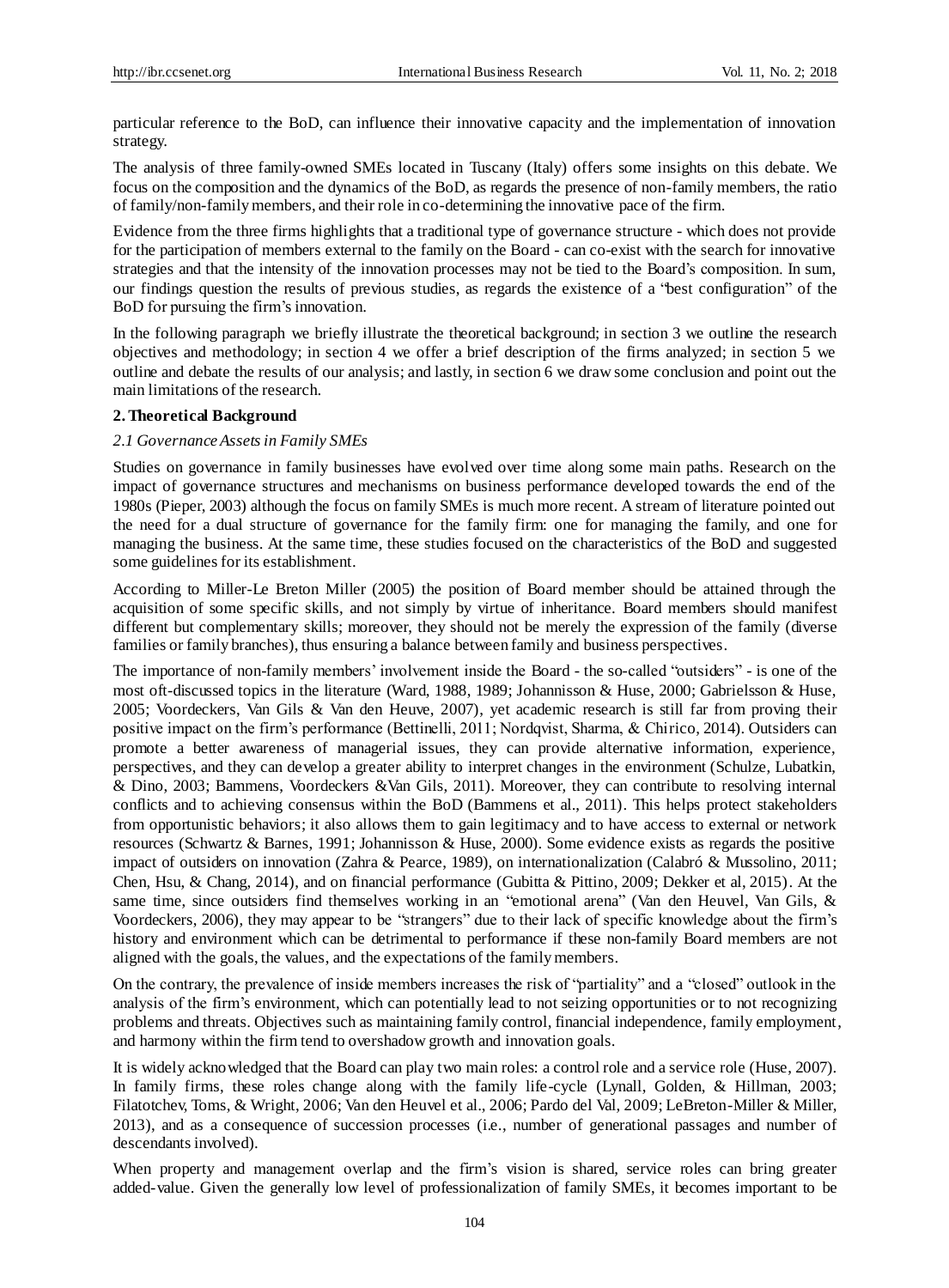able to rely on advice and support for strategic decision-making, as well as on valuable relational networks (Gabrielsson & Winlund, 2000; Golden & Zajac 2001; Huse 2007; Zahra & Pearce 1989; Daily, Dalton, & Cannella, 2003). Outside Board members can bring managerial skills and networking abilities to the firm, thus compensating for the shortage of competences in family members and helping the firm sustain its orientation towards innovation. The development of internal learning processes from generation to generation (Klein, Shapiro, & Young, 2005; Bonti & Cori, 2011; Cori & Bonti, 2014; Maseda, Itturalde, & Arosa, 2015; Blanco-Mazagatos, de Quevedo-Puente, & Delgado-García, 2016) may reduce the need for additional (and external) knowledge and abilities.

Control roles become significant especially after the first generational shift, when it is likely that more than one generation or more than one family branch is involved in the firm's governance and management. A clash of interests can often occur between the short-term orientation of some family members and the longer-term perspective of others (Vilaseca, 2002; Lumpkin & Brigham, 2011). In these cases (Ward, 1997; Van den Heuvel et al., 2006), the Board is expected to play a role of control and to mediate among different interests (Gabrielsson & Huse, 2005), especially when conflict intensifies and seems to preclude a consensus (Jehn, 1995).

#### *2.2 Innovation as a Strategy in Family SMEs*

Innovation is the lever by which all businesses can capture, explore, and exploit business opportunities. Empirical research has highlighted that some distinctive features of family SMEs may either foster or inhibit innovation (De Massis et al., 2015). This means that it is not possible to state, a priori, if family firms are more or less innovative than non-family businesses (Craig & Dibrell, 2006; Llach & Nordqvist, 2010; Carnes & Ireland, 2013). Among the favorable conditions for innovation, the importance of the family's values and of the inheritance to be conveyed, the prevalence of a multi-generational perspective, the lower levels of formalization, the presence of "patient" capital, as well as the alignment of ownership and management interests are often identified. (Le Breton-Miller & Miller, 2006; Kellermanns & Eddleston, 2006).

At the same time, a low propensity for and unwillingness to take risks, the overlap of family ownership and control (Schulze et al., 2003), as well as the desire to not open management to non-family members are factors that can exert a braking force on the decision to undertake innovation pathways (Chrisman et al., 2015). By leveraging mainly on internal resources, family SMEs limit their interactions with the outside environment, a source of new knowledge, information, and ideas. In that sense, the presence of only family members on the Board may not only deprive the company of the availability of new skills and experiences, but could also inhibit or prevent the exchange and renewal of competences already held by family members. Conservative and defensive behaviors, strongly anchored to an "old" way of managing the firm, tend to have the upper hand (Carney, 2005), risking to compromise the firm's longevity.

Intergenerational transitions may also influence the pace of innovation within the firm, through the redesign of governance structures (e.g. the Board's composition), as a result of different degrees of family involvement (Maseda et al., 2015; Blanco-Mazagatos et al., 2016). Different governance structures – presence of family and/or non-family members, number of generations and/or family branches, types of roles on the Board, and so on (Gómez-Mejía, Haynes, Núñez-Nickel, Jacobson, & Moyano-Fuentes, 2007; Le Breton-Miller & Miller, 2006) - can compromise the firm's ability to have multiple and different perspectives. These, in turn, can affect some critical factors in fostering innovation: the degree of renewal of strategic objectives, the attitude towards risk-taking, and the temporal horizon of investments (Carnes & Ireland, 2013; Cucculelli, Le Breton-Miller, & Miller, 2016).

The studies that have been focused on family firms, in an effort to identify those factors that influence their innovative capacity (Li & Daspit, 2016, Gómez-Mejía et al., 2007), have proposed the idea of the existence of a best innovation strategy. We, instead, suggest that each family firm should be able to identify an innovative path that is consistent with the firm's features and context. The efforts that firms make to promote product/process innovation do not necessarily consist of leaps forward, or mimetic behaviors aimed at replicating existing models. Rather, firms should foresee an evolutionary path towards a new equilibrium where innovation choices, cultural traits, and the other distinctive features of the family-owned firm are mutually consistent.

# **3. Research Objectives, Methodology, and Data Collection**

The aim of our research was to assess whether and to what extent the dynamics of the governance structures in family SMEs may affect their innovation paths. Specifically, we aimed to shed light on the relationship between the dynamics of the BoD and other governing bodies, the ways in which the company acquires or gains access to new knowledge, and the degree of innovation in product/market strategies.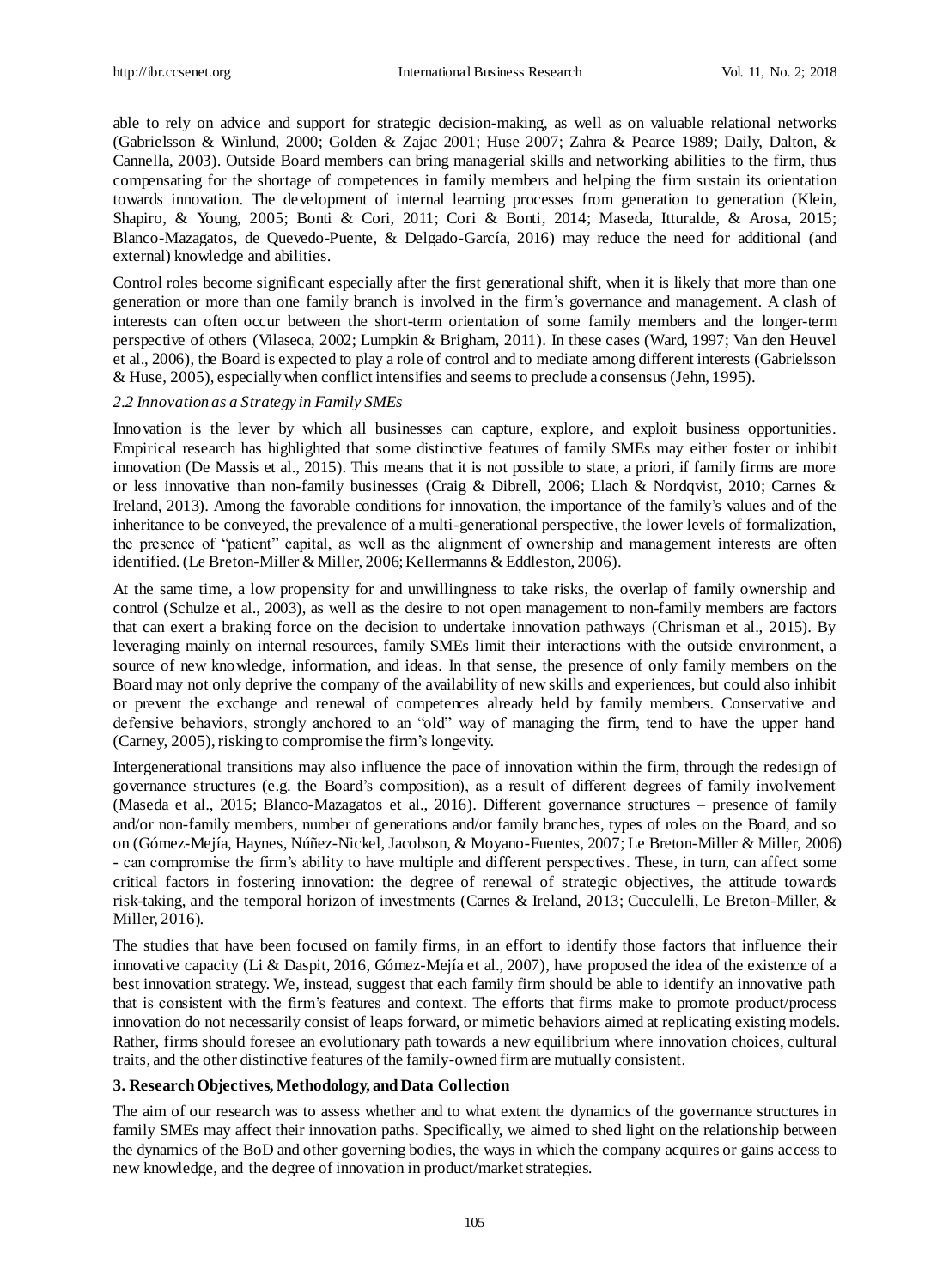Starting from mainstream literature on the governance structures in the family-owned SMEs, the results of our research may contribute to a theoretical advancement in the understanding of the relationship between choices concerning the governance structures and the innovation strategies of family-owned businesses. We believe that the findings may allow a process of analytical generalization (Eisenhardt, 1989), by providing new insights regarding the impact of governance structures on SMEs' innovation strategies.

We carried out a multiple case-study, in the logic of replication (Yin, 2009; Pauwels & Matthyssens, 2004; Eisenhardt & Graebner, 2007; De Massis & Kotlar, 2014). The analysis is exploratory in nature, since we are interested in studying how choices concerning the governance structures affect the firms' innovation processes. Moreover, it has a longitudinal feature, as we observed changes in the governance structures and in the firm's portfolio that occurred in the time period of 2010-2016.

We investigated three family-owned SMEs, located in the region of Tuscany. The desire to consider a territory that is sufficiently homogeneous as regards entrepreneurial culture and paths of industrial development led us to circumscribe our analysis to this geographical area.

The companies were selected on the basis of the following criteria: small- and medium-sized (EU range); homogeneous entrepreneurial culture; third entrepreneurial generation or beyond; ownership still held by the founder's family; same product niche as at the start of the company; availability of the current entrepreneur.

The three firms belong to the following industries: clothing-textile, gold-beating (gold leaf), and fired bricks (*cotto*, "cooked" as in fired brick, in Italian). The first one shows a low concentration ratio (5% for textile, 12% for clothing), while the other two industries highlight a notably higher ratio (Istat, 2014). As regards the extension of the respective markets, for one textile firm (Lanificio Cangioli 1859, hereafter "the Lanificio") the principle market of reference is Italy, notwithstanding increasing exports; while for the other two companies (Giusto Manetti Battiloro, hereafter "the Battiloro", and Sannini Impruneta) the foreign market absorbs a prevalent share of turnover. The firm size ranges from 20 to 250 employees, while the turnover category ranges from 4.5 to 25 million euros. For all these reasons, they offer interesting food for thought. This data is summed up in Table 1, below.

| Firm                     | <b>Industry</b>  | <b>Employees</b> | <b>Sales</b> | Main     | Year of       | Number of   |
|--------------------------|------------------|------------------|--------------|----------|---------------|-------------|
|                          |                  | (2016)           | (2016,       | market   | establishment | generations |
|                          |                  |                  | M(f)         |          |               |             |
| Lanificio Cangioli 1859  | clothing-textile | 21-50            | $10-25$      | national | 1859          |             |
|                          |                  |                  |              | (italy)  |               |             |
| Sannini Impruneta        | fired bricks     | $21-50$          | $2 - 5$      | foreign  | 1910          | 4           |
|                          | ("cotto)         |                  |              |          |               |             |
| Giusto Manetti Battiloro | gold-beating     | 101-250          | $10-25$      | foreign  | 1820          | 6           |

Table 1. Main features of the sample

Source: https://it.kompass.com and data collected through direct interviews

The research was carried out by using both primary and secondary data. Primary data was collected through semi-structured face-to-face interviews with one member of the firm owner's family currently involved in the entrepreneurial activity. The interviews (two for each company) were conducted between early 2009 and mid 2016; they lasted from one and half to two hours, and were tape-recorded and transcribed. Field notes were also collected.

In the first interview (2009-2010), the entrepreneurs were given free rein to narrate their family firm's history. The purpose was to obtain a very complete picture of the following items: the firm's strategic-competitive position, the evolutionary paths followed since its foundation, the knowledge/skills sustaining the competitive edge, and the most meaningful features concerning governance and organizational structure.

The second interview (2016) was mainly aimed at verifying the occurrence of any change in the governance structure in the last few years and at analyzing the more recent management choices concerning product innovation and market strategy.

Secondary data consisted of documents provided by the entrepreneurs themselves, information from the companies' websites, and press releases. Notwithstanding the fact that the relevance varied from one firm to another, these sources of information were able to meaningfully strengthen the "story" that we had been told during the interviews.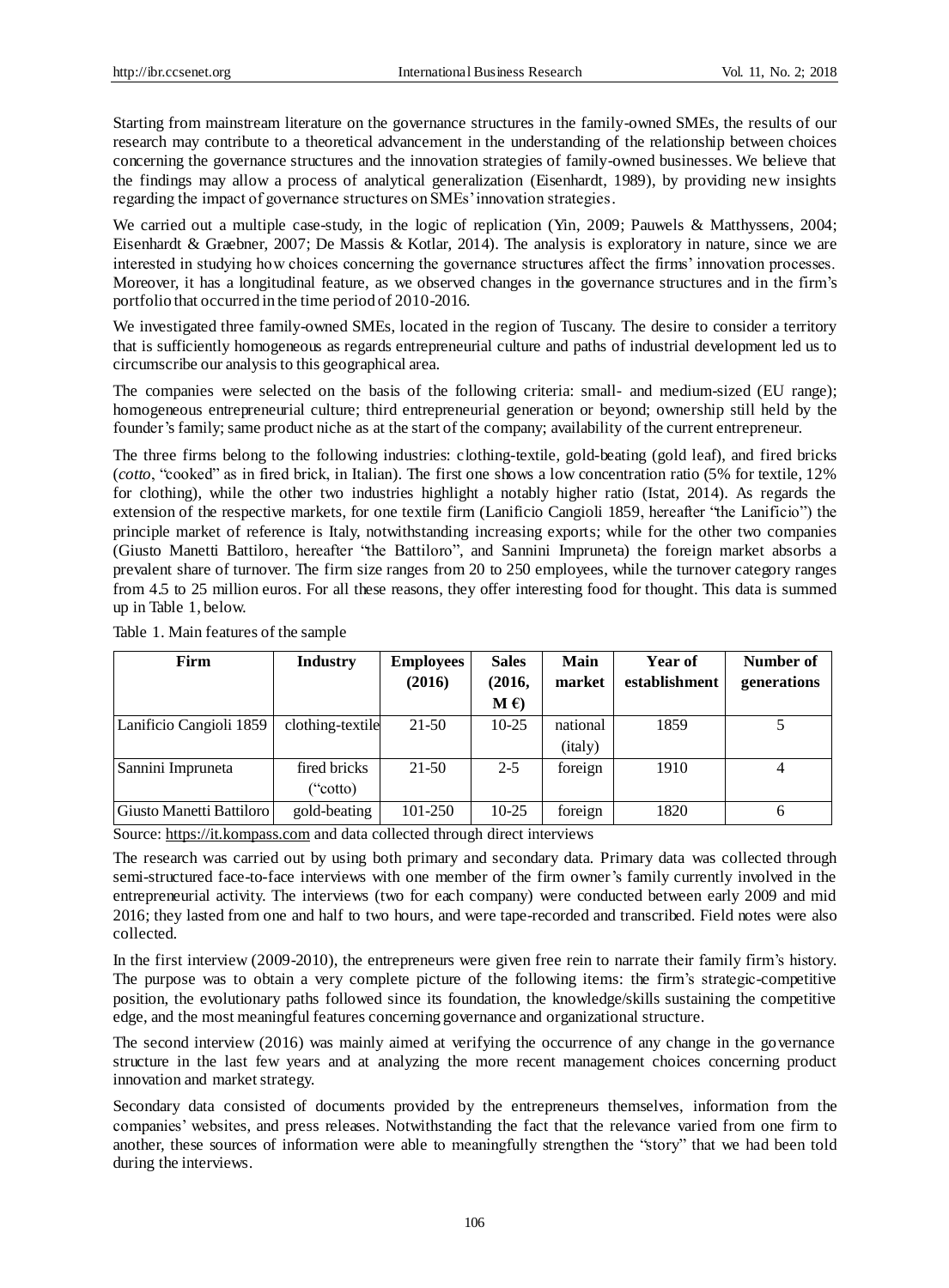## **4. The Cases in Short**

As mentioned above, the three cases were selected based on some common features, such as size, company culture, ownership, having passed into the hands of the third (or greater) entrepreneurial generation, and a careful balance between tradition and innovation. Nevertheless, the three firms also display some specificities related to their belonging to different industries and to their innovating at quite different paces; they also varied in type of product and market strategies. In the process of investigation, we used a replication logic. We began by analyzing the relationship between governance and innovation strategies within the firm that seemed to be characterized by a slower innovation pace; then, we continued with the firm that showed a notable but not very fast pace, and lastly, we investigated the firm in which we could detect a faster innovation pace. Below, we succinctly describe the peculiarities of each of the three firms, in terms of evolutionary path, products, and markets, based on their competitive edge and recent meaningful strategic changes.

## *Lanificio Cangioli 1859*

The founder Vincenzo Cangioli started his entrepreneurial activity in 1859 with a pharmacy and a textile workshop. He worked as an upholsterer and was also a buyer, designer, and the market manager of this woolen fabric product. From the second generation on, the business began the production of wool fabrics. In the 1990s they steered the company towards a high degree of innovation, high flexibility, and high-quality standards, through the strengthening the vertical industrial structure. Thanks to these changes, the Lanificio has brilliantly overcome the period of crisis that deeply affected the textile district of Prato, in northern Tuscany where the company is headquartered. Two brothers, representing the fifth generation of owners, are presently at the helm of this company; they share equally in the governance and management of the company.

The firm's distinctive competences are identified first and foremost in the technical knowledge of its owners and employees and in the creativity of the product. Along with some standardized lines, the company also offers customized lines, developing special designs and colors in cooperation with the client. The pursuit of creativity characterizes the design of the collections, both for men and women; these can achieve a modern look with classic fabrics, as well as a classic look with fabrics having an innovative composition of fibers.

## *Sannini Impruneta*

This company was set up in 1910, following a transformation of the original artisanal trade into an industrial one. Its founder was previously a silk merchant. Today, Sannini Impruneta, located just a few kilometers from Florence, is one of the most well-known and long-lived companies in the industrial production of terracotta paving tiles and façades (curtain walls). The production consists of a wide range of floor and wall tile products for the building industry. The search for innovative designs showcases the artistic and architectural values of terracotta in a modern and original way.

The classic lines of the hand-made *cotto* were integrated over time with the production of pavings and façades, both made through automated processes. The continuous study of new materials is combined with a particular attention to the sustainability of the production process. In addition to its standard products, the company is able to develop custom solutions for projects that are jointly developed with architects and designers. In the last few years, a further innovation, Terraoro, came about as the result of a joint project with the Battiloro.

The product not only continues the Renaissance tradition in the renown Florentine style, but continues to maintain the high quality of its raw materials and workmanship. This, together with the managerial capacity built around its productive skills, all constitute the basic criteria for the firm's competitive edge. The company, now in its fourth entrepreneurial generation, is managed by one of the three descendants of the founder; the BoD has a very simple configuration, including two members of the same branch of the owner family.

# *Giusto Manetti Battiloro*

The origins of the company go back to 1820, when the founder first transformed the craftsman's gilding workshop, which was already active in Florence for two generations, into a "gold-beating" trade. Following repeated operations of acquisition and smelting, mainly during the fourth generation of owners, the Battiloro became one of the few companies in the sector able to operate on the global market. Currently, the company has its headquarters and main production plant in Florence; two subsidiaries are located in Spain and Poland. It is presently managed by two branches of the entrepreneurial family; both parts equally sharing the governing and managerial roles.

The quasi-artisanal character of its production process, combined with managerial competence which evolved in the commercial and administrative areas, constitutes the source of the company's competitive advantage still today.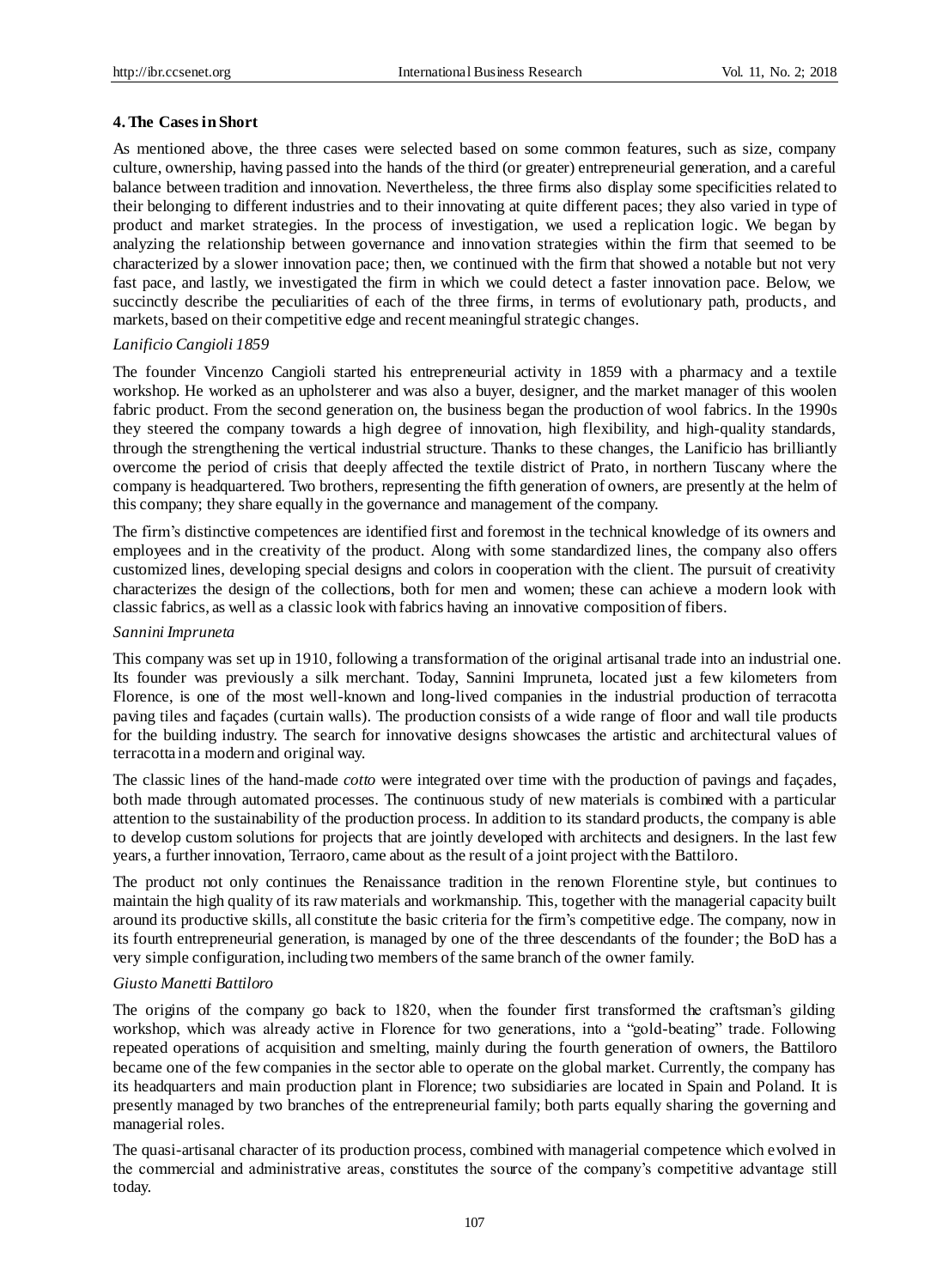Alongside its traditional productions, gold leaf and gilding products for artistic decoration and restoration, the company has recently strengthened its presence in other markets, such as interior design, furniture and furnishings accessories. Moreover, new product lines have been introduced: *Terraoro*, *Gold Chef* (edible gold), and *Beauty Gold* (gold for cosmetics).

#### **5. Findings**

## *5.1 Innovation Strategies*

In the 2010-2016 time period, the three firms showed a notable ability to face environmental challenges and to overcome the world economic crisis. Changes observed in product and market strategies have never contradicted the consolidated orientation of the firm, that is, the search for a careful balance between tradition and innovation. However, the push towards innovation in the three firms has been dissimilar, as was supposed after the analysis of the available documents.

For the purposes of this study, we considered product innovations as a major change in the firm's portfolio. In accordance with Matzler et al. (2015), we took the number of new products as an indicator of the innovation pace. Moreover, we took into account the entrance into new markets and market niches that considerably modified the firm's competitive arena.

Our inquiry revealed that the Lanificio has been characterized by a moderate innovation pace, primarily concerning production lines. Changes that occurred during the period of observation show an emergent differentiation strategy, aimed at enforcing the presence of the firm in the high-end market segment, continuing the path started in the 90s. Such a differentiation strategy did not give rise to any specific need for new competences, but rather, a recombination of those already held by the firm.

*"With the help of a consultant and also thanks to the product skills developed in the meantime, Sabina and I decided to work on lighter fabrics (combed wool yarn), to wear in all seasons. But the consultant was not a creative designer, so we decided (...) to look for a young man who could fit the company's needs" (Vincenzo Cangioli, 4-7-2016)*

On the contrary, the Battiloro has maintained a fast innovation pace, concerning both the brand renewal and the penetration into new markets. Gold leaf has gradually been used in new kinds of products and for different consumer targets, exploring new businesses opportunities, even far from the traditional domain of the firm.

The innovations carried out during the observation period seem to sometimes indicate differentiation, looking at the manufacturing technologies and the enlargement of the originally developed market, and sometimes diversification, considering the entrance into emergent markets, such as cosmetics and the food industry, in a logic of exploration. A case in itself is represented by the launch of *Terraoro*.

*"The idea of putting together brick and gold leaf (for the decoration of luxury residences) is highly innovative and, at the same time, it combines two Tuscan artisan traditions. It also represents a strong discontinuity in terms of manufacturing process, being a completely hand-made product" (Niccolò Manetti, 12-4-2016)*

Differentiation and diversification strategies required new competences, both technical and managerial. Indeed, the transition from semi-finished to finished products (for cosmetics and edible products) necessitated developing flexible know-how be able to produce gold leaf of different hardness, depending on the industry in which it is to be used. Moreover, the launch of *Terraoro* required a marked change in the management approach as well as in the firm's culture.

Lastly, the innovation pace at Sannini Impruneta can be classified at an intermediate level if compared to the other two firms. It has primarily consisted in the integration of "vertical" products (façades) with the traditional "horizontal" floor coverings (pavings), the main business since the foundation of the firm.

*"Some of the most renowned architects have highlighted a new use of terracotta in the façade cladding of buildings, allowing further re-launching of a material that is highly versatile and rich in historical meanings" (Carlo Poccianti, 27-6-2016)*

The idea of employing *cotto* for the façade of a building has quasi-automatically determined a wider variety of markets served; in particular, it opened good opportunities in the field of international government projects concerning building and infrastructures. Such changes in the firm's policy, while being traced back to a differentiation strategy, required the development of new competence, related to installation more than to the change and the upgrading of manufacturing techniques. Indeed, the mounting of façades requires much greater technical skills than laying tiles on a floor; this is due either to the vertical position itself or to the fact that in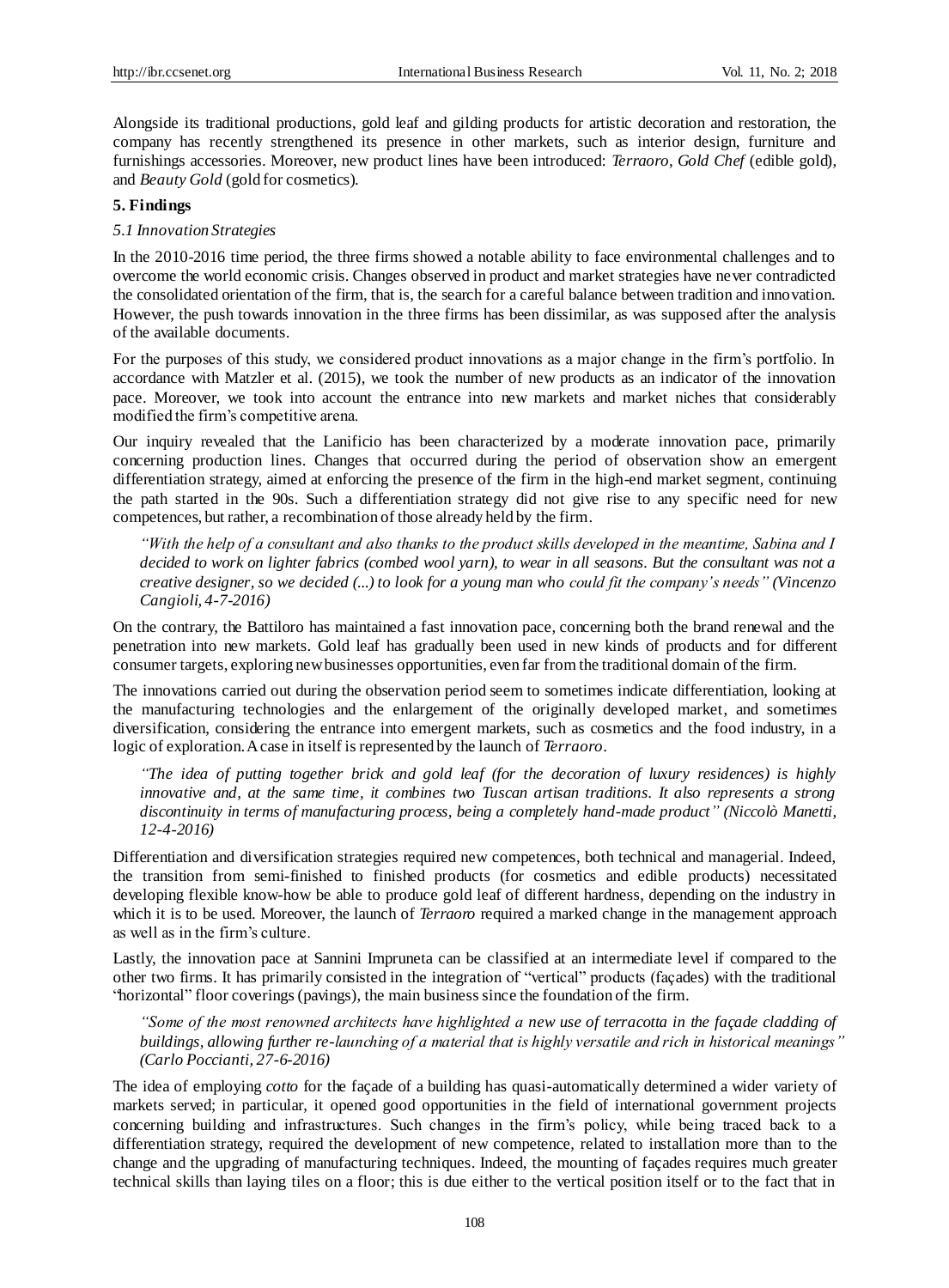some buildings the *cotto* blocks rotate. Table 2, below, provides an overview of the main innovations concerning products and markets - undertaken by the firms during the period of analysis.

Table 2. Type and degree of innovation (2010-2016)

| <b>Innovation strategies</b>                                               | Lanificio Cangioli 1859                                                       | Sannini Impruneta                                                              | <b>Giusto Manetti</b><br><b>Battiloro</b>          |
|----------------------------------------------------------------------------|-------------------------------------------------------------------------------|--------------------------------------------------------------------------------|----------------------------------------------------|
| new products                                                               | <i>Fabbrica</i> (men's collection)<br>Ad hoc (high-end women's<br>collection) | Terraoro                                                                       | <i>Terraoro</i><br>Chef gold<br><b>Beauty Gold</b> |
| new market niches                                                          |                                                                               | government projects<br>(railway stations, theaters,<br>roadway sound barriers) | furniture and furnishing<br>accessories            |
| competences developed<br>(related to product<br>launching or market entry) | no                                                                            | technical (product<br>differentiation, fa cades<br>installation)               | technical (hand-made)<br>$products)$ & managerial  |
| degree of innovation in<br>product/market strategies                       | low                                                                           | medium                                                                         | high                                               |

# *5.2 Governance Structures*

| <b>Innovation strategies</b>                                                                               | Lanificio Cangioli 1859                                 | Sannini Impruneta                                                                                                                                                                                                                                                                                                                                                                                                                                                                                                                                                                                                                                                                                                                                                                                                                                                                                                     | <b>Giusto Manetti</b><br><b>Battiloro</b>                     |
|------------------------------------------------------------------------------------------------------------|---------------------------------------------------------|-----------------------------------------------------------------------------------------------------------------------------------------------------------------------------------------------------------------------------------------------------------------------------------------------------------------------------------------------------------------------------------------------------------------------------------------------------------------------------------------------------------------------------------------------------------------------------------------------------------------------------------------------------------------------------------------------------------------------------------------------------------------------------------------------------------------------------------------------------------------------------------------------------------------------|---------------------------------------------------------------|
| new products                                                                                               | Fabbrica (men's collection)<br>Ad hoc (high-end women's | Terraoro                                                                                                                                                                                                                                                                                                                                                                                                                                                                                                                                                                                                                                                                                                                                                                                                                                                                                                              | Terraoro<br>Chef gold                                         |
| new market niches                                                                                          | collection)                                             | government projects<br>(railway stations, theaters,<br>roadway sound barriers)                                                                                                                                                                                                                                                                                                                                                                                                                                                                                                                                                                                                                                                                                                                                                                                                                                        | <b>Beauty Gold</b><br>furniture and furnishing<br>accessories |
| competences developed<br>(related to product<br>launching or market entry)                                 | no                                                      | technical (product<br>differentiation, fa çades<br>installation)                                                                                                                                                                                                                                                                                                                                                                                                                                                                                                                                                                                                                                                                                                                                                                                                                                                      | technical (hand-made<br>products) & managerial                |
| degree of innovation in<br>product/market strategies                                                       | low                                                     | medium                                                                                                                                                                                                                                                                                                                                                                                                                                                                                                                                                                                                                                                                                                                                                                                                                                                                                                                | high                                                          |
| Source: data collected through direct interviews<br>5.2 Governance Structures                              |                                                         |                                                                                                                                                                                                                                                                                                                                                                                                                                                                                                                                                                                                                                                                                                                                                                                                                                                                                                                       |                                                               |
| one or more family branches and of outside directors.<br>Table 3. Type and dynamics of governing bodies    |                                                         | Looking at the evolution of governance structures required going back some years before our interviews with the<br>entrepreneurs. We investigated both the composition and the dynamics of the BoDs, as regards the presence of<br>In all of the companies, we found only internal directors on their Board, which is what Schwartz and Barnes<br>(1991) call an "all-family Board". Instead, the dynamics observed in connection with the last generational<br>transition varied slightly across the firms, as summarized in Table 3 and described below.                                                                                                                                                                                                                                                                                                                                                            |                                                               |
| Firm                                                                                                       | <b>Industry</b>                                         | <b>Employees</b>                                                                                                                                                                                                                                                                                                                                                                                                                                                                                                                                                                                                                                                                                                                                                                                                                                                                                                      | <b>Sales</b>                                                  |
| composition of the Board:<br>number of family members<br>number of non-family members                      | $\mathfrak{D}$<br>only family members<br>0              | $\mathfrak{D}$<br>only family members<br>$\overline{0}$                                                                                                                                                                                                                                                                                                                                                                                                                                                                                                                                                                                                                                                                                                                                                                                                                                                               | 6<br>only family members<br>$\overline{0}$                    |
| number of family branches<br>change in number/type of<br>members (2010-2016)                               | 1<br>no                                                 | 1<br>no                                                                                                                                                                                                                                                                                                                                                                                                                                                                                                                                                                                                                                                                                                                                                                                                                                                                                                               | 2<br>no                                                       |
| last change in the composition<br>of the Board                                                             | 2003<br>(exit of the other<br>family branch)            | 1999<br>(exit of the previous<br>generation and of the other<br>family branch)                                                                                                                                                                                                                                                                                                                                                                                                                                                                                                                                                                                                                                                                                                                                                                                                                                        | 2009<br>(exit of the previous<br>generation)                  |
| other governing bodies                                                                                     | no                                                      | no formal body;<br>frequent informal meetings<br>with all family shareholders                                                                                                                                                                                                                                                                                                                                                                                                                                                                                                                                                                                                                                                                                                                                                                                                                                         | no                                                            |
| Source: data collected through direct interviews                                                           |                                                         | The Lanificio simplified its governance structure because one of the two family branches decided to leave the<br>family business. It left both control and management roles, after a period of difficult co-management by the two<br>family branches at the helm of the company. The BoD is the only governing body and its configuration is<br>considered suitable to the current state of the business; no need for higher formalization is perceived. Possible<br>changes will occur only in perspective, given that the entrepreneurial family is currently evaluating to the<br>possibility of enlarging the proprietary base as it is not clear whether the forthcoming generation will be<br>interested in carrying on the family business. However, no change in the governance structure is hypothesized in<br>relation to innovation strategy or to the need to strengthen competences held by the company. |                                                               |
| decided to share tasks among us informally, no formal proxies have been decided. However, we need to start |                                                         | "Our governance structure is characterized by clear roles, results show that this way is right (); we                                                                                                                                                                                                                                                                                                                                                                                                                                                                                                                                                                                                                                                                                                                                                                                                                 |                                                               |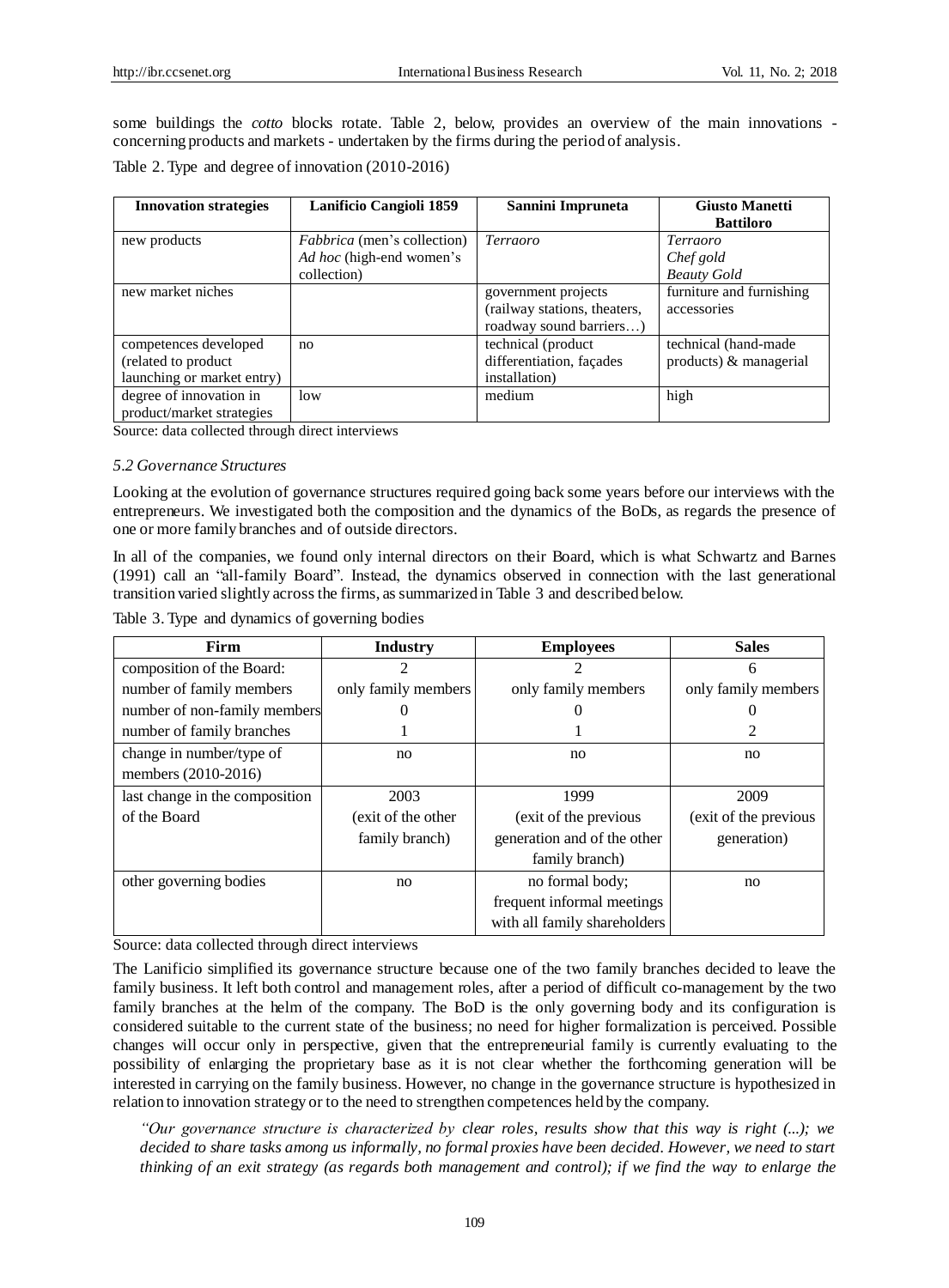*proprietary base (the issue of a higher degree of formalization) should be faced" (Vincenzo Cangioli, 4-7-2016)*

The dynamics of governance shown by the Battiloro during the last generational change have been quite different, notwithstanding the fact that family structures here and in the Lanificio are similar. In the gold-beating company the transition from the fifth to the sixth entrepreneurial generation took place in two steps, within a decade. In the 80s the members of one family branch sat on the Board and assumed control and management responsibilities; they were followed by the members of the other family branch at the beginning of the 90s. Thus, the composition of the BoD showed a notable enlargement, due to the inclusion of all the members of the sixth generation. This, jointly with intra-generational differences concerning the entrepreneurial orientation, gave rise to some conflicts and resulted in an uneasy cohabitation between the two branches.

This situation notwithstanding, no significant change has been implemented up to now, perhaps to avoid taking any step that could throw off a precarious state of equilibrium. The only change that was made concerns last member of the previous generation leaving the Board, but this is not considered very meaningful to the decisions taken later in the company. However, the entrepreneur we interviewed explicitly stated his wish to shape the Board differently.

*"If the whole company were mine, I would have already integrated (the current configuration of the Board) with a lawyer and a tax consultant, leaving only two members for each family branch." (Niccolò Manetti, 12-4-2016)*

Finally, the Sannini Impruneta company shows a fairly simple and stable composition of the BoD which includes only two members from the same family branch. There had been a third member who retired during the 90s and was never replaced. To balance this very simple configuration, informal meetings with all the family shareholders take place regularly; this does not, however, lead to the formation of new governing bodies. The stability of the governance structure is considered a strength that can help in overcoming the current phase of uncertainty. Changes in the Board can be envisaged only in case the company would decide to integrate with an industrial partner; this would allow the firm to internalize competencesrelated to the installation of façades.

*"We do not necessarily consider as inappropriate that the Board has not changed its composition for a long time. Rather, we intentionally decided to stay (in the BoD) to walk together to this juncture" (Carlo Poccianti, 27-6-2016)*

## *5.3 In Search of New Competences*

Evidence from the three firms shows that innovation strategies are not supported by changes in the governance structures. No change in the Board's composition occurred contextually or in advance with respect to the decisions concerning product innovation or market expansion. Neither was there a phase of innovation generation fostered by a change in the governance structure, nor was there a phase of implementation supported by new competences brought in by new Board members. If this situation seems reasonable in the case of the Lanificio, where innovation can be regarded as "incremental" and does not require developing new knowledge and skills, it calls for an alternative explanation when reflecting on the innovation processes carried out by the Battiloro and Sannini Impruneta. In the first case, the innovation strategy demanded only new technical competences, while in the second case, in order to implement the innovation process, both technical and managerial skills required upgrading. Therefore, we asked the entrepreneurs how their firms have succeeded in acquiring, or accessing competences perceived as necessary following the implementation of innovation strategies.

In the case of Sannini Impruneta, the competences needed for entering the business of curtain walls were developed in two different ways. On the one hand, an interpersonal network was developed by the current entrepreneur, in order to imagine new ways of employing *cotto* as a vertical covering.

*"Tailor-made production is our strength: we work with famous architects and each of them proposes something different ... because they are great innovators. the idea of using terracotta in the façades was by Renzo Piano" (Carlo Poccianti, 27-6-2016)*

The projects carried out in collaboration with them showcased a new use of terracotta on the façade of important buildings, thus giving rise to a strategy of re-launching this material. On the other hand, an external manager coming from the marble-cutting industry was hired, in order to build technical skills and to find technical solutions for the installation of façades. He is currently involved in fostering the development of technical skills associated with the new business.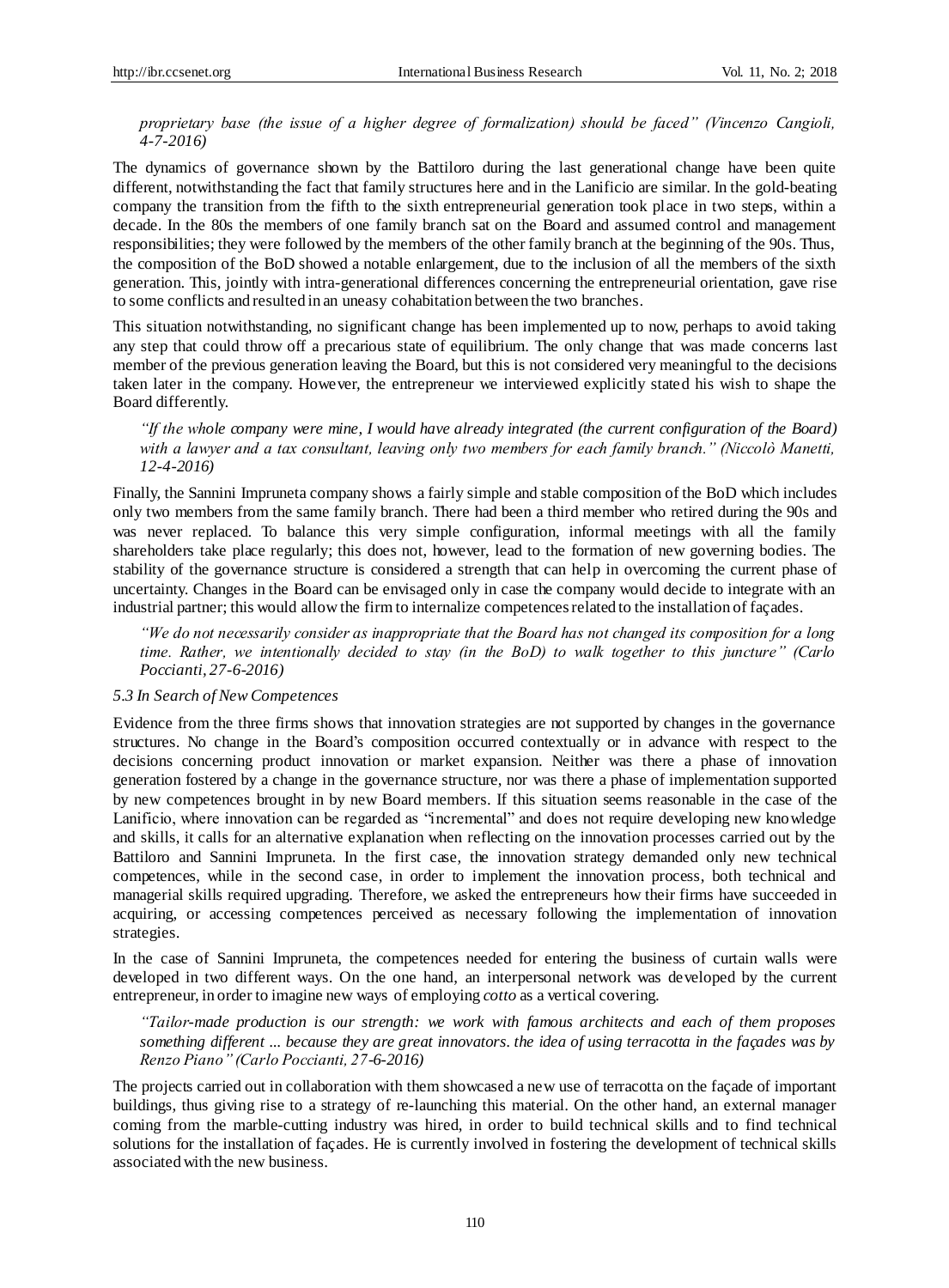*"Non-family managers have been hired with the intent of integrating too specific knowledge and skills" (Carlo Poccianti, 27-6-2016)*

In the case of the Battiloro the logic of access to competences that support the new brands seems to prevail. One of the managing directors is involved full-time in developing relationships with other companies, entrepreneurial associations, financial institutions, and trade unions.

*"I decided to invest in ideas, skills, creativity ... I am member of more than a dozen Boards of industrial and financial companies... I take care of relationships" (Niccolò Manetti, 12-4-2016)*

This networking strategy favored a proactive orientation and provided fertile ground for continuously developing and sharing new ideas to create further business opportunities. However, if knowledge related to potential new brands and markets has been developed mainly thanks to a fruitful exchange with the outside, the upgrade of managerial skills has also benefited from the entrance of the younger branch of the family in the roles of governance and management. In this sense, then, the origin of the recent innovative strategies can somehow be traced back to the completion of the last generational transition. Finally, the technical competences linked to the new brands were developed internally.

In the same way, the Lanificio maintained, throughout the period of observation, its capability to acquire/access new competences, although they were not immediately employable in the new productions. In this case the ability to gather new knowledge through the interpersonal network of the current entrepreneurs appears to be balanced by the internal growth of technical capabilities, primarily based on a learning-by-doing approach. The ability to choose people with the right competences (mix of technical skills and creativity), together with the willingness to listen and learn from them, is the key to reading the company's recent development, perhaps more than any other action taken by the owners. In particular, the recruitment of a new technical designer, a key role in designing collections, has proved to be essential for the development of not only technical know-how, but also of a "winning team", thanks to a dense network of relationships with people working in the textile industry.

# **6. Discussion and Conclusion**

The joint analysis of the three cases highlights some similarities but also some differences as regards the ir governance structure and the way they satisfy the need for new competences. The comparison between the cases does not lead to clear-cut and univocal results. However, this work is able to shed new light on the relationship between the composition and dynamics of the governing bodies on the one hand, and the innovation paths undertaken by firms on the other. Moreover, it suggests revisiting the assumptions of the theory about the role of the BoD in fostering or inhibiting innovation in family-owned SMEs. In particular, our findings question the assumption that the presence/absence of external members on the Board can foster/hinderinnovation.

In the period of observation, the analyzed firms did not show any change either in number or in type (inside vs. outside) of members belonging to their respective Boards, whereas the last significant changes in the composition of the BoD are sufficiently distant in time to be considered at the origin of the recent decisions concerning innovation. No external member is present initially on the Boards of the three companies and no one is included during the period. Furthermore, no other formal governing body (e.g. family councils) was set up in the same time period. This can be partially explained by the fact that in all three of the companies the last generational change occurred in the 90s and it probably exhausted its effect on the Board's composition before the turn of the new millennium.

Indeed, changes in type and composition of governing bodies do not necessarily result from a generational shift. They may also come from the entrepreneurial or managerial willingness to align the firm's strategy, governance, and organization. Moreover, they may result from the acknowledgement that a greater openness of the Board to external members allows the firm to gather knowledge and skills that it is not able to develop inside, on its own.

The firms show different approaches regarding both the composition of the BoD and the responses to the widening of the ownership base. Furthermore, all of the choices concerning the governance structure seem to diverge from prescriptions and suggestions expressed by the mainstream theory (Schwartz & Barnes, 1991; Schulze et al., 2003). Although literature emphasizes the role of non-family members in seizing environmental opportunities, developing a better awareness of the company's challenges, and, ultimately, in fostering innovation, our analysis suggests that the different approaches to innovation are not the result of any specific choice as regards the presence of non-family members in the Board. Hence, the reluctance to open the Board to external members does not seem to preclude the implementation of innovative strategies. What is more relevant, for this purpose, seems to be the propensity to network and the resulting ability to access external competences.

Our research presents from some limitations; two, in particular, are worth noting. First of all, the limited number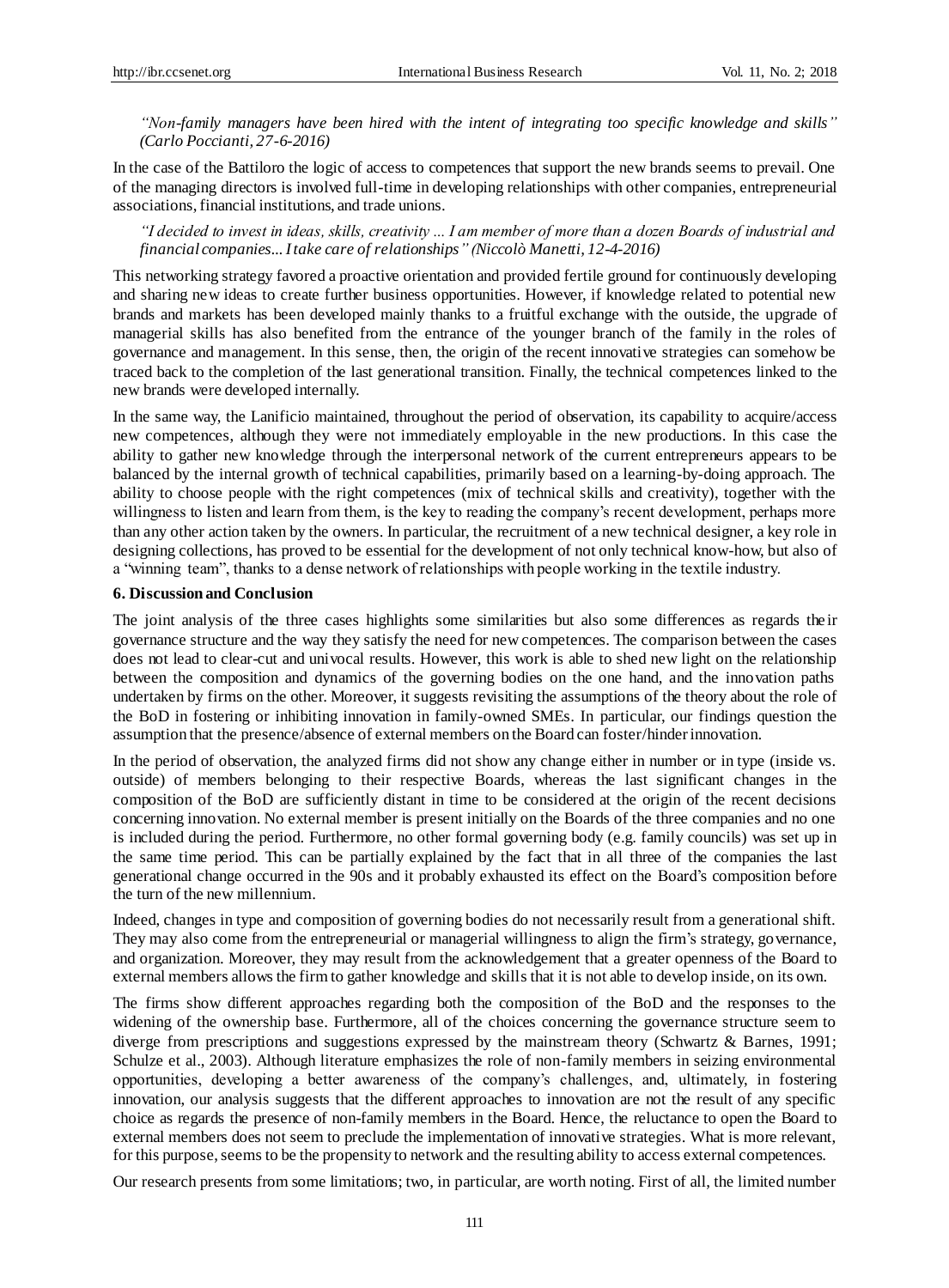of investigated cases, due to the fact that we are still at an early stage of research, prevent us from asserting that theoretical saturation has been achieved since we do not rule out that some relevant topics may still emerge from the analysis of additional cases. Secondly, our distinction between a low, medium, and high rate of innovation finds no confirmation in the literature about family businesses. It would require a better explanation to achieve a less subjective classification and be more suitable for application in future research, especially in the case of a quantitative analysis at the organizational population level.

Nevertheless, we believe that our preliminary findings may warn against the excessive focus on the role of the governance structures in favoring or inhibiting innovative processes. Moreover, such evidence suggests that both the acquisition of knowledge through targeted hiring processes, and access to external knowledge through intense networking activities can be decisive in stimulating innovation in family SMEs.

#### **References**

- Arregle, J. L., Naldi, L., Nordqvist, M., & Hitt, M. A. (2012). Internationalization of family-controlled firms: a study of the effects of external involvement in governance. *Entrepreneurship Theory and Practice*, *36*(6), 1115-1143. https://doi.org/10.1111/j.1540-6520.2012.00541.x
- Bammens, Y., Voordeckers, W., & Van Gils, A. (2011). Boards of directors in family businesses: A literature review and research agenda. *International Journal of Management Reviews*, *13*(2), 134-152. https://doi.org/10.1111/j.1468-2370.2010.00289.x
- Bettinelli, C. (2011). Board of directors in family firms: An exploratory study of structure and group processes. *Family Business Review*, *24,* 151-169. https://doi.org/10.1177/0894486511402196
- Blanco-Mazagatos, V., de Quevedo-Puente, E., & Delgado-García, J. B. (2016). How agency conflict between family managers and family owners affects performance in wholly family-owned firms: A generational perspective. *Journal of Family Business Strategy*, *7*(3), 167-177[. https://doi.org/10.1016/j.jfbs.2016.07.003](https://doi.org/10.1016/j.jfbs.2016.07.003)
- Bonti, M., & Cori, E. (2011). Organizational issues and capabilities dynamic among the Italian centenarian family SMEs: An empirical investigation. *Proceedings 11thEuram Conference*, Tallinn, June.
- Calabró, A., & Mussolino, D. (2011). How do Boards of Directors Contribute to Family SMEs Export Intensity? The Role of Formal and Informal Governance Mechanisms. *Journal of Management and Governance*, *17*(2), 363-403. https://doi.org/10.1007/s10997-011-9180-7
- Calabrò, A., Mussolino, D., & Huse, M. (2009). The role of Boards of directors in the internationalization process of small and medium sized family businesses. *International Journal of Globalization and Small Business, 3*(4), 393-411[. https://doi.org/10.1504/IJGSB.2009.032259](https://doi.org/10.1504/IJGSB.2009.032259)
- Carnes, C. M., & Ireland, R. D. (2013). Familiness and innovation: Resource bundling as the missing link. *Entrepreneurship Theory and Practice*, *37*(6), 1399-1419. https://doi.org/10.1111/etap.12073
- Carney, M. (2005). Corporate governance and competitive advantage in family-controlled firms. *Entrepreneurship theory and practice*, *29*(3), 249-265. https://doi.org/10.1111/j.1540-6520.2005.00081.x
- Chen, H. L., Hsu, W. T., & Chang, C. Y. (2014). Family ownership, institutional ownership, and internationalization of SMEs. *Journal of Small Business Management*, *52*(4), 771-789. https://doi.org/10.1111/jsbm.12031
- Chrisman, J. J., Chua, J. H., De Massis, A., Frattini, F., & Wright, M. (2015). The ability and willingness paradox in family firm innovation. *Journal of Product Innovation Management*, *23*(3), 310-318. https://doi.org/10.1111/jpim.12207
- Cori, E., & Bonti, M. (2014). Handling knowledge through entrepreneurial generations: lessons from long-lived family SMEs. *Piccola Impresa/Small Business*, *3.*
- Corsi, C., & Prencipe, A. (2015). The Openness of Corporate Governance Structure in Small and Medium Family Firms: The Effects on Company's Internationalization. *International Journal of Business and Social Science*, *6*(6), 29-38.
- Craig, J., & Dibrell, C. (2006). The natural environment, innovation, and firm performance: A comparative study. *Family Business Review*, *19*(4), 275-288. https://doi.org/10.1111/j.1741-6248.2006.00075.x
- Cucculelli, M., Le Breton-Miller, I., & Miller, D. (2016). Product innovation, firm renewal and family governance. *Journal of Family Business Strategy*, *7,* 90-104[. https://doi.org/10.1016/j.jfbs.2016.02.001](https://doi.org/10.1016/j.jfbs.2016.02.001)
- Daily, C. M., Dalton, D. R., & Cannella, A. A. (2003). Corporate governance: Decades of dialogue and data.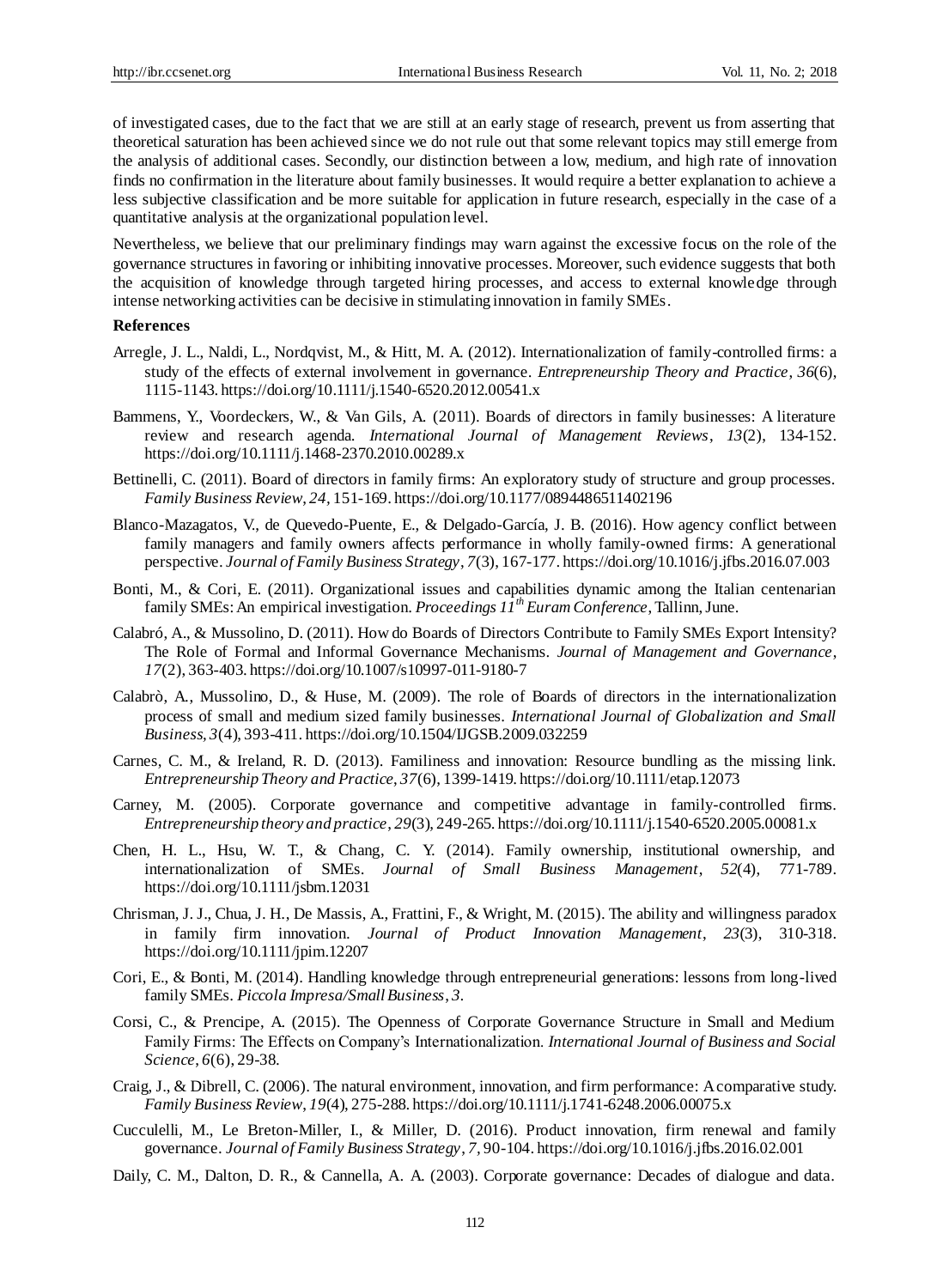*Academy of management review*, *28*(3), 371-382. https://doi.org/10.5465/AMR.2003.10196703

- De Massis, A., & Kotlar, J. (2014). The case study method in family business research: Guidelines for qualitative scholarship. *Journal of Family Business Strategy*, *5,* 15-29[. https://doi.org/10.1016/j.jfbs.2014.01.007](https://doi.org/10.1016/j.jfbs.2014.01.007)
- De Massis, A., Chirico, F., Kotlar, J., & Naldi, L. (2014). The temporal evolution of proactiveness in family firms: The horizontal S-curve hypothesis. *Family Business Review*, *27*(1), 35-50. <https://doi.org/10.1177/0894486513506114>
- De Massis, A., Kotlar, J., Campopiano, G., & Cassia, L. (2015). The Impact of Family Involvement on SMEs' Performance: Theory and Evidence. *Journal of Small Business Management*, *53*(4), 924-948. https://doi.org/10.1111/jsbm.12093
- De Massis, A., Kotlar, J., Frattini, F., Chrisman, J. J., & Nordqvist, M. (2016). Family Governance at Work: Organizing for New Product Development in Family SMEs. *Family Business Review*, *29*(2), 189-213. <https://doi.org/10.1177/0894486515622722>
- Dekker, J., Lybaert, N., Steijvers, T., & Depaire, B. (2015). The Effect of Family Business Professionalization as a Multidimensional Construct on Firm Performance. *Journal of Small Business Management*, *53*(2), 516-538. https://doi.org/10.1111/jsbm.12082
- Eisenhardt, K. M., & Graebner, M. E. (2007). Theory Building from Cases: Opportunities and Challenges. *Academy of Management Journal, 50*(1), 25-32. https://doi.org/10.5465/AMJ.2007.24160888
- Eisenhardt. K. M. (1989). Building theories from case study research. *Academy of Management Review*, *14*(4), 532-550.
- Filatotchev, I., Toms, S., & Wright, M. (2006). The firm's strategic dynamics and corporate governance life-cycle. *International Journal of Managerial Finance*, *2*(4), 256-279. <https://doi.org/10.1108/17439130610705481>
- Gabrielsson, J. & Huse, M. (2005). "Outside" Directors in SME Boards: A Call for Theoretical Reflections. *Corporate Board: Role, Duties & Composition*, *1,* 28-38. https://doi.org/10.22495/cbv1i1art3
- Gabrielsson, J., & Winlund, H. (2000). Boards of directors in small and medium-sized industrial firms: examining the effects of the board's working style on board task performance. *Entrepreneurship & Regional Development*, *12*(4), 311-330. https://doi.or[g/10.1080/08985620050177930](http://dx.doi.org/10.1080/08985620050177930)
- Golden, B. R., & Zajac, E. J. (2001). When will boards influence strategy? Inclination × power= strategic change. *Strategic management journal*, *22*(12), 1087-1111. https://doi.org/10.1002/smj.202
- Gómez-Mejía, L. R., Haynes, K. T., Núñez-Nickel, M., Jacobson, K. J., & Moyano-Fuentes, J. (2007). "Socioemotional wealth and business risks in family-controlled firms: Evidence from Spanish olive oil mills. *Administrative science quarterly*, *52*(1), 106-137[. https://doi.org/10.2189/asqu.52.1.106](https://doi.org/10.2189/asqu.52.1.106)
- Gubitta, P., & Pittino, D. (2009). Is board composition a correct predictor of firm performance in family SMEs? A test of resource dependence and resource based theory. *X Workshop di Organizzazione Aziendale*, Cagliari, 29-30 April.
- Hall, A., & Nordqvist, M. (2008). Professional management in family businesses: Toward an extended understanding. *Family Business Review*, *21*(1), 51-69. https://doi.org/10.1111/j.1741-6248.2007.00109.x
- Hoskisson, R. E., Hitt, M. A., Johnson, R. A., & Grossman, W. (2002). Conflicting voices: The effects of institutional ownership heterogeneity and internal governance on corporate innovation strategies. *Academy of Management Journal*, *45*(4), 697-716. https://doi.org/10.2307/3069305
- Huse, M. (2000). Boards of Directors in SMEs: A Review and Research Agenda. *Entrepreneurship and Regional Development, 12*(4), 271-290. https://doi.org/10.1080/08985620050177912
- Huse, M. (2007). *Boards, governance and value creation: The human side of corporate governance*, Cambridge University Press. https://doi.org/10.1017/CBO9780511611070
- Istat (Italian National Institute of Statistics) (2014). *Report on structure and competitiveness of the system of the industrial and services enterprises*.
- Jehn, K. A. (1995). A multimethod examination of the benefits and detriments of intragroup conflict. *Administrative science quarterly*, 256-282. https://doi.org/10.2307/2393638
- Johannisson, B., & Huse, M. (2000). Recruiting Outside Board Members in the Small Family Business: An Ideological Challenge. *Entrepreneurship & Regional Development*, *12,* 353-378.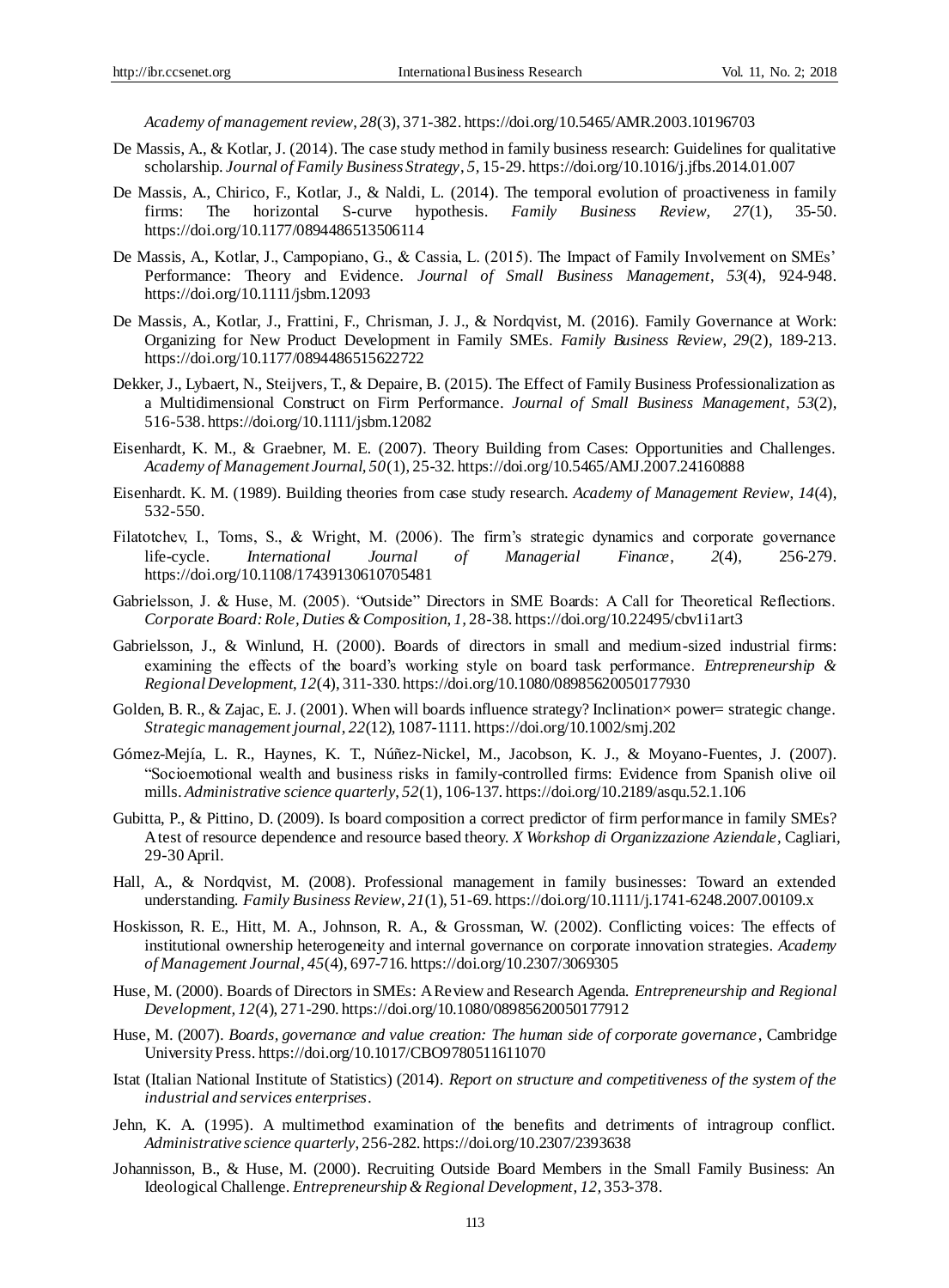- Kellermanns, F. W., & Eddleston, K. A. (2006). Corporate entrepreneurship in family firms: A family perspective. *Entrepreneurship theory and practice*, *30*(6), 809-830. https://doi.org/10.1111/j.1540-6520.2006.00153.x
- Klein, P., Shapiro, D., & Young, J. (2005). Corporate governance, family ownership and firm value: the Canadian evidence. *Corporate Governance: An International Review*, *13*(6), 769-784. https://doi.org/10.1111/j.1467-8683.2005.00469.x
- Kouki, M., & Guizani, M. (2015). Outside directors and firm performance: The moderating effects of ownership and board leadership structure. *International Business Research*, *8*(6), 104. https://doi.org/10.5539/ibr.v8n6p104
- LeBreton-Miller, I., & Miller, D. (2013). Socio-emotional wealth across the family firm life cycle: A commentary on Family Business Survival and the Role of Boards. *Entrepreneurship Theory and Practice*, *37*(6), 1391-1397. https://doi.org/10.1111/etap.12072
- Li, Z., & Daspit, J. J., (2016). Understanding family firm innovation heterogeneity: A typology of family governance and socio-emotional wealth intentions. *Journal of Family Business Management*, *6*(2), 103-121. <https://doi.org/10.1108/JFBM-02-2015-0010>
- Llach, J., & Nordqvist, M. (2010). Innovation in family and non-family businesses: A resource perspective. *International Journal of Entrepreneurial Venturing*, *2*(3-4), 381-399. <https://doi.org/10.1504/IJEV.2010.037119>
- Lumpkin, G. T., & Brigham, K. H. (2011). Long-term orientation and intertemporal choice in family firms. *Entrepreneurship Theory and Practice*, *35*(6), 1149-1169. https://doi.org/10.1111/j.1540-6520.2011.00495.x
- Lynall, M. D., Golden, B. R. & Hillman, A. J. (2003). Board composition from adolescence to maturity: A multi-theoretic view. *Academy of Management Review*, *28*(3), 416-431. https://doi.org/10.5465/AMR.2003.10196743
- Majocchi, A., & Strange, R. (2012). International diversification: The impact of ownership structure, the market for corporate control and board independence. *Management International Review*, *52,* 879-900. https://doi.org/10.1007/s11575-012-0148-x
- Maseda, A., Iturralde, T., & Arosa, B. (2015). Impact of Outsiders on Firm Performance over Different Generations of Family-Owned SMEs. *Journal of Small Business Management*, *53*(4), 1203-1218. https://doi.org/10.1111/jsbm.12119
- Matzler, K., Veider, V., Hautz, J., & Stadler, C. (2015). The impact of family ownership, management and governance on innovation. *Journal of Product Innovation Management*, *32*(3), 319-333. https://doi.org/10.1111/jpim.12202
- Miller, D., & LeBreton-Miller, I. (2005). *Managing for the Long Run: Lessons in Competitive Advantage from Great Family Businesses*, Harvard Business School Press, Boston.
- Miller, D., & LeBreton-Miller, I. (2006). Family governance and firm performance: Agency, stewardship, and capabilities. *Family business review*, *19*(1), 73-87. https://doi.org/10.1111/j.1741-6248.2006.00063.x
- Nordqvist, M., Sharma, P., & Chirico, F. (2014). Family firm heterogeneity and governance: A configuration approach. *Journal of Small Business Management*, *52*(2), 192-209. https://doi.org/10.1111/jsbm.12096
- Pardo del Val, M. (2009). Succession in family firms from a multi-staged perspective. *International Entrepreneurship and Management Journal*, *5*(2), 165-179. https://doi.org/10.1007/s11365-008-0092-1
- Pauwels, P. & Matthyssens, P. (2004). The architecture of multiple case study research in international business. *Handbook of qualitative research methods for international business*, 125-143. https://doi.org/10.4337/9781781954331.00020
- Pieper, T. (2003). *Corporate governance in family firms: A literature review*. Insead.
- Schulze, W. S., Lubatkin, M. H. & Dino, R. N. (2003). Exploring the Agency Consequences of Ownership Dispersion among the Directors of Private Family Firm. *Academy of Management Journal*, *46*(2), 179-194. https://doi.org/10.2307/30040613
- Schwartz, M. A., & Barnes, L. B. (1991). Outside boards and family businesses: Another look. *Family Business Review*, *4*(3), 269-285. https://doi.org/10.1111/j.1741-6248.1991.00269.x
- Segaro, E. (2012). Internationalization of family SMEs: the impact of ownership, governance, and top